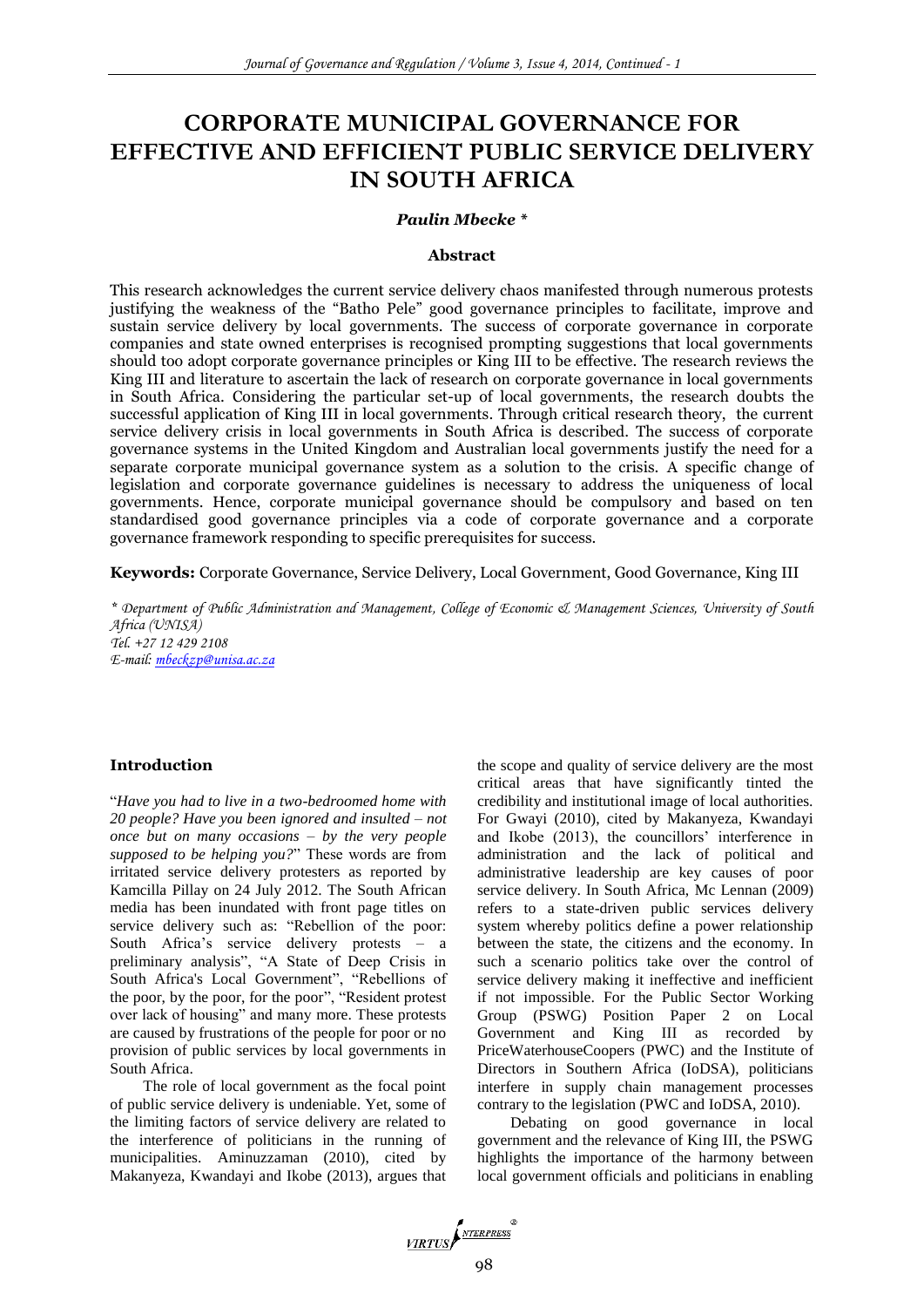service delivery. The dilemma is that "*how does one balance effective service delivery, political affiliations, the need for a political party to remain in power and good governance?* (PWC and IoDSA, 2010: 1). Corporate governance can clarify the powers, roles and responsibilities of politicians and public servants to facilitate service delivery in local governments. However, discussions on implementing corporate governance principles in local governments have not produced evidences on how to proceed. The objective of this article is therefore to produce evidences on how corporate governance can be designed and implemented in local governments in order to facilitate, improve and sustain service delivery.

A critical social research theory as a way of describing societal conditions to favours the use of imagination to inspire a better future was appropriate for this study though literature review. The literature review focussed on explaining the notion of corporate governance and its application in public service. A separate analysis of best practices on the successful implementation of corporate governance in local governments informs the design and promotion of corporate municipal governance in local governments in South Africa.

## **Literature Review**

Corporate governance has contributed in facilitating effective and efficient management especially in corporate companies and state owned enterprises (SOEs). This literature defines and explains the progress of corporate governance and its success in the public sector. The review of best practices of good governance in the local governments prompted the recommendation of corporate governance to facilitate, improve and sustain service delivery in local governments in South Africa.

Reaching a universally accepted definition of corporate governance is impossible as each country has its own culture, financial and legal systems and political and management systems. Mulili and Wong (2011: 14) view corporate governance as encompassing the authority, accountability, stewardship, leadership, direction and control exercised in the process of managing organisations. These authors link corporate governance with the need for checks and balances in the process of managing organisations for positive results. For Mulili and Wong (2011: 14) the concept of corporate governance originated in the nineteenth century with incorporations advocating for ways of limiting liabilities. The concept corporate governance became more popular and in use from the 1980s when stock markets crashed in different parts of the world and some corporations due to poor governance practices (Mulili and Wong, 2011). Corporate governance became then a strategy by which owners of firms stopped directly controlling the actions of their firms

leaving such role to professional managers. Corporate governance started in the United Kingdom with the Report of the Committee on the Financial Aspects of Corporate Governance (the Cadbury Report of 1992) which identified integrity, openness and accountability as three key principles of corporate governance. The same Cadbury Report informed the King Report on Governance which is at its third version (King III) and relies on leadership, sustainability and corporate citizenship.

Audit Commission (2003: 4), a United Kingdom independent watchdog on public service, defines corporate governance in the public service as the framework of accountability to users, stakeholders and the wider community, within which organisations take decisions and lead and control their functions, to achieve their objectives. Organisations with good corporate governance have the capacity to maintain high-quality services and to deliver improvement. Poor corporate governance contributes to serious service and financial failures (Audit Commission, 2003: 7).

The Oxfordshire County Council ([Sa]) adopts the above definition of corporate governance and emphasises the notion of governance as how the Council ensures it is doing the right things, in the right way, for the right people, in a timely, inclusive, open, honest and accountable manner. Corporate governance comprises of systems, processes, cultures and values, by which the Council is directed and controlled and through which it accounts to, engages with and leads its communities.

The Reading Borough Council ([Sa]) considers corporate governance in local government as the system by which local authorities direct and control their functions and relate to their communities. In other words, corporate governance reminds local authorities of their role in leading communities.

A review of best practices on corporate governance in local governments is important to hypothesise that corporate governance is key to successful service delivery. Corporate governance systems in Oxfordshire County Council, Reading Borough Council and Leicester City Council illustrate the case and support this hypothesis. A particular attention to corporate governance in developing countries introduces discussions about implementing corporate governance in local governments in South Africa.

## **Corporate Governance in Oxfordshire County Council**

Corporate governance in Oxfordshire County Council was a response to the proliferation of public service scandals in the United Kingdom consequent to insufficient accountability for decisions and procedures on spending by local authorities. A weak or no checks and balances system was also observed in the management of country. The Council

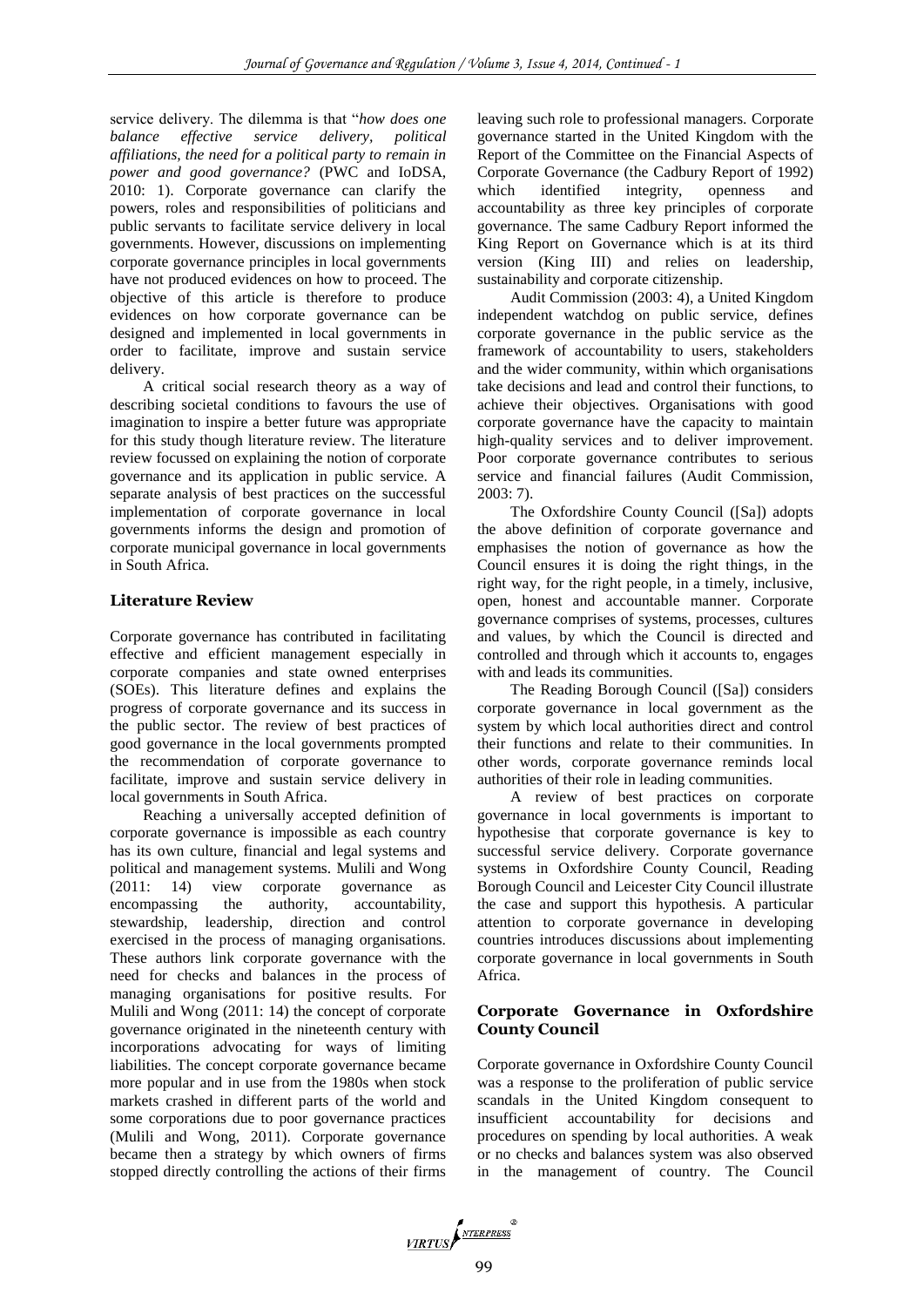developed principles and practices for the achievement of corporate governance using the national and local framework of good governance. The Council's Corporate Governance is based on seven public service employees' conduct: selflessness, integrity, objectivity, accountability, openness, honesty and leadership.

Corporate governance in Oxfordshire County Council is implemented through the code that guides the process on how to achieve good governance and the framework that makes corporate governance happen using six core principles. These principles are explained as part of recommendations for the design and implementation of corporate governance in local governments in South Africa.

Corporate governance is effective in Oxfordshire County Council because it is wellplanned, implemented and evaluated in a way of harmonising the relations between councillors and public servants, thus facilitating effective and efficient service delivery within the County. Oxfordshire County Council is an appropriate good practice on corporate governance in the local government.

## **Corporate Governance in Reading Borough Council**

The Reading Borough Council understands that credibility and confidence in the services delivery are the consequence of establishing and maintaining the public's confidence in both elected members and public servants. Effective local government relies therefore upon such confidence. Corporate governance in Reading Borough Council concerns firstly, leading by example in the decision-making and other processes and actions by providing a vision for the community. Secondly, it is to ensure that councillors and public service managers behave in accordance with high standards of conduct.

Openness, integrity and accountability are the three key principles for effective corporate governance in Reading Borough Council. Openness ensures public's confidence in the decision-making and management processes. The Reading Borough Council promotes consultation of the local community, their participation in the decision making process and information provision to achieve openness. Integrity means honesty, selflessness and objectivity. Through integrity the Reading Borough Council presumes accountability and control of the management of the council's administration and finances. Accountability means that councillors and public servants are responsible for their decisions and actions and are available for external review.

Similar to the case of the Oxfordshire County Council, the Reading Borough Council has established a good corporate governance culture. For the Council, corporate governance ensures the trust of the public into the Council and public servants thus facilitating service delivery.

# **Corporate Governance in Leicester City Council**

The Leicester City Council (2013) approved its local code of corporate governance on the 9th April 2013. A list of key policies of the City's corporate governance was finalised on the 8th May 2013. The focus of the Leicester City Council's code of good governance is the community. Through the local code of corporate governance, the city council undertakes to work for and with the local community to exercise leadership in the local community; to undertake an ambassadorial role to promote the wellbeing of the city through maintaining effective arrangements for accountability, integrity, openness, inclusivity and clear vision and corporate strategy.

The City relies on a number of Service Delivery Arrangements through which it monitors the implementation of agreed policies and decisions aiming at achieving continuous improvement in the procurement of service delivery. The service delivery arrangements are meant to (1) demonstrate accountability for service delivery at local level; (2) ensure effectiveness through measurement of performance; and (3) demonstrate integrity in its dealings with service users and partnerships to ensure right provision of services locally within the resources and powers available.

The Leicester City Council's corporate governance relies on consultation with stakeholders including service users; flexibility to meet user needs and aspirations. The structures and processes of the corporate governance include an effective political and managerial structures and processes governing decision-making and the exercise of its authority. The city council focusses on defining the roles and responsibilities of council members and public servants to ensure accountability, clarity and ensure integrity through a fair balance of power and authority. The city council also establishes and maintains a systematic strategy, framework and processes for managing risks.

The three case studies above ascertain that corporate governance facilitates cooperation and collaboration between politicians and public servants through the clarification of roles and responsibilities. In all three cases issues such as separation of power and authority, defined roles and responsibilities for proper accountability; public participation; openness and transparency; measurement of performance and external auditing are emphasised.

The above good practices being from a developed country, a quick review of the corporate governance in local governments in developing countries especially in Africa is important. Mulili and Wong (2011) provide a good succinct account of

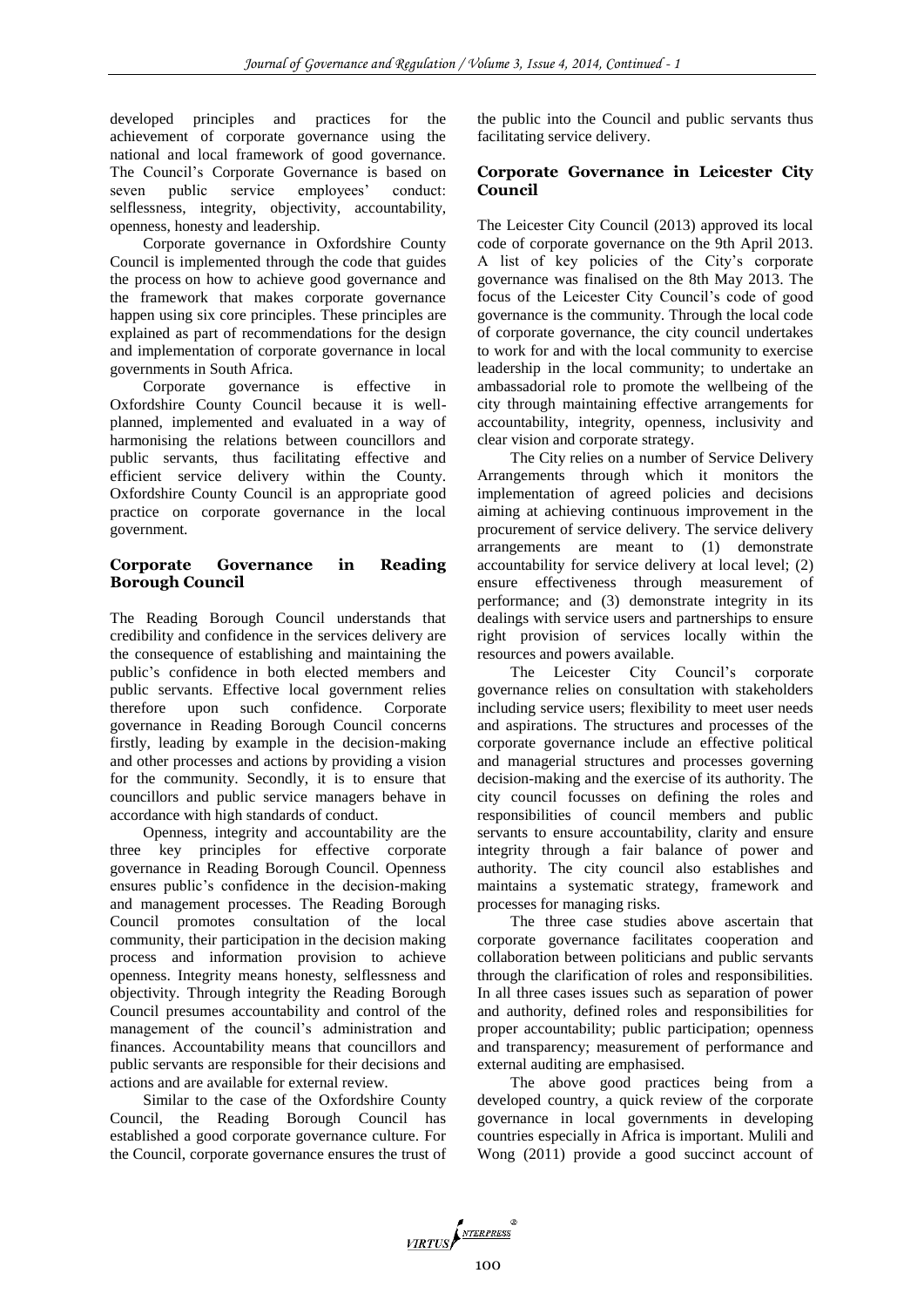corporate governance in developing countries from the perspective of the public sector reform.

# **Corporate Governance in Public Service in Developing Countries**

Effective and efficient management of public sector organisations is an issue of concern in many countries argue Mulili and Wong (2011: 14). They mean that corporate governance is one of the business-oriented techniques used by some public service organisations to improve their management and consequently satisfy their services users. For Mulili and Wong (2011) encouraging improvements in productivity is a way of promoting corporate governance in the public service in developing countries. Public service is not competitive because there is no barometer of the satisfaction of the needs of the people. A number of developing countries have adopted corporate governance but their models are different from those of developed countries according to Rabelo & Vasconcelos (2002) cited by Mulili and Wong (2011). Developing countries are characterised by state ownership of firms; interlocking relationships between governments and financial sectors; weak legal and judiciary systems and limited human resource capabilities amongst the reasons for the weakness of corporate governance practice according to the authors.

For Mulili and Wong (2011) problems facing developing countries require more elaborate solutions than simply adopting corporate governance concepts. The lack of corporate governance research in developing countries is a consequence of corporate governance not receiving adequate attention in the developing world according to the authors.

Attempting to implement successful corporate governance in developing countries should therefore start by reconsidering the essence of its practice based on the realities of the concerned developing countries, through research as it is the case for this article. In South Africa, some corporate companies and SOEs have recorded noticeable successes through the implementation of corporate governance. Introducing it in local governments to facilitate service delivery is therefore a necessity. Since such attempt has not yet materialised adjusting corporate governance to fit the realities of local governments is therefore critical as suggested in this article.

# **Theoretical Background**

Critical research theory in public administration offers critique of public institutions and possibilities for a better future according to Box (2005). It describes issues such as inequity and social trends as results of actions by those with power, politicians and public servants in this case. Box (2005: 14) argues that critical theory offers critique of public institutions and possibilities for a better future. He

warns that normative vision of social change challenges the status quo and threatens the economic and political equilibrium. This article queries the status quo in service delivery fiasco in South Africa with an emphasis on the roles of administrative and political local government leaderships in facilitating service delivery. Critical research theory proposes a solution to service delivery fiasco in South Africa by suggesting a corporate governance system adjusted to local governments realities as discussed below.

# **Corporate Governance in South Africa's Local Governments**

Corporate governance system interested the new democratic government since 1994 as a way of restructuring and governing corporate companies and SOEs through standardised principles or rules. Corporate governance embodies processes and systems by which corporate enterprises are directed, controlled and held accountable (Department of Public Enterprises, 2002: 3). Corporate governance was institutionalised in South Africa through the publication of the King Report on Governance in November 1997 and the King Code in 2002. The purpose of the King Report on Governance is to promote the highest standards of corporate governance in South Africa.

South Africa has not yet implemented corporate governance in local governments although it has a good legislative framework and policies on managing local governments. Sections 152 and 153 of the 1996 Constitution determine the essence of local government as to provide public goods and services to the communities and to enable their social and economic development. The mandate and duties of local governments include planning, prioritisation and provision of basic needs to communities, thus managing its administration, budgets and finances. The processes of planning and managing local governments are contained in the Municipal Systems Act (Act 32 of 2000) or Systems Act. The Municipal Structures Act (Act 117 of 1998) or Structure Act and the Municipal Finance Management Act (Act 56 of 2003) or MFMA establish frameworks and legislation to regulate the internal systems and structures and to secure sound and sustainable management of the financial affairs of local governments. The Protocol on Corporate Governance in the Public Sector provides guidance to SOEs in achieving the socioeconomic objectives of the Government without particular emphasis on local governments although it applies to all Schedule 2 and 3 (B) and (D) of the Public Finance Management Act (PFMA). All these legislative frameworks and policies have no indication on how corporate governance can transpire in local governments. Consequently, they have not facilitated service delivery in local governments. It is appropriate to assume that introducing an appropriately designed corporate governance system

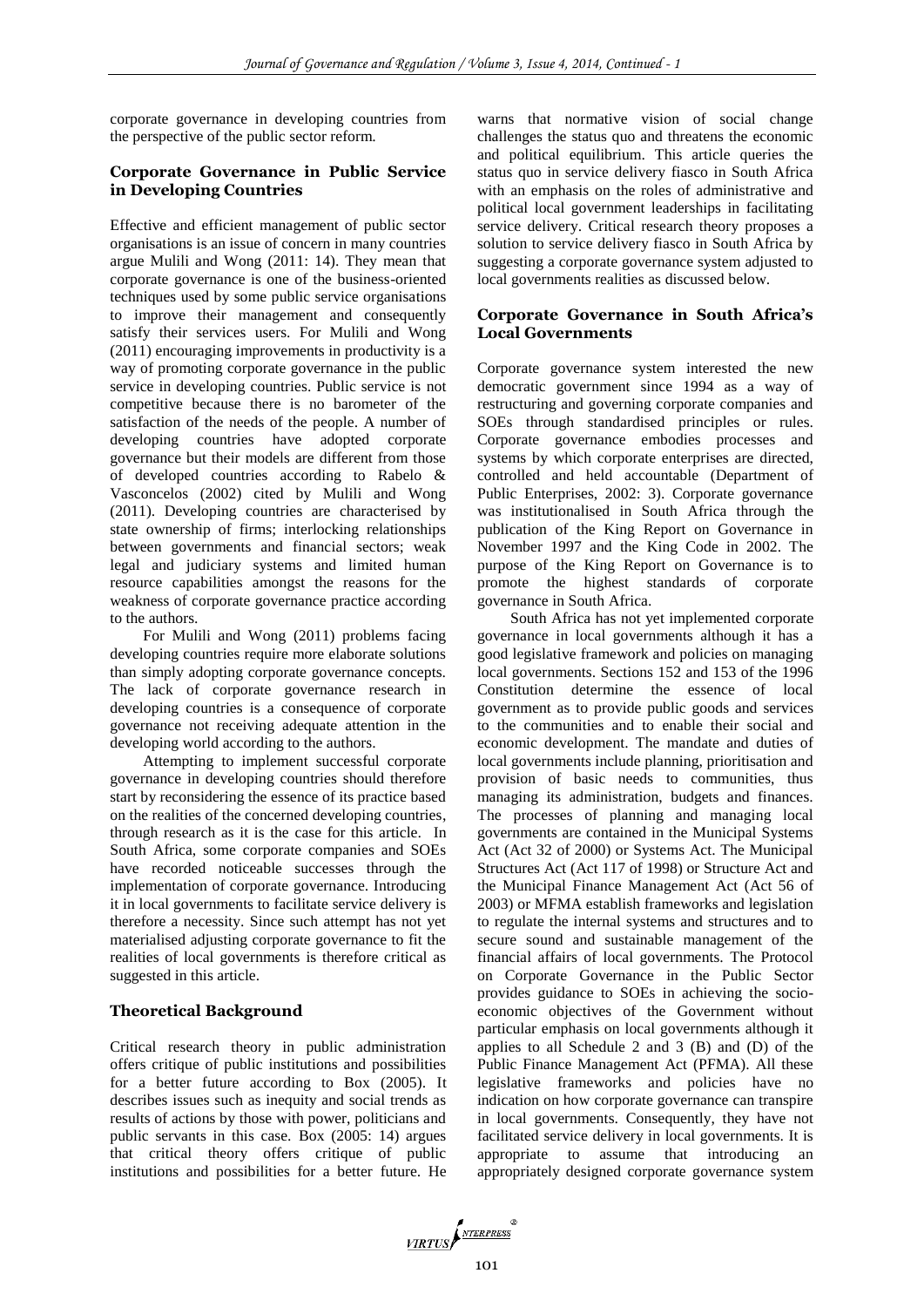that considers the realities of individual local governments is an appropriate alternative to facilitate, improve and sustain service delivery.

Until 2009, the King Report II and Code of Corporate Governance applied only to big corporate companies and SOEs not to local governments. Debates on implementing corporate governance in local governments scaled with the advent of the King III. The PSWG Position Paper 2 argues that King III opened up debates on good governance in local governments (PWC and IoDSA, 2010: 1).

Proponents of corporate governance in local governments understand that the responsibility entrusted in the local government leadership necessitates ethical values to enhance accountability, fairness and transparency as dictated by corporate governance principles without considering that the current King III is not easily implementable in local governments for various following reasons.

The PSWG Position Paper 2 acknowledges that corporate governance system can facilitate management in local governments in South Africa but is doubtful of the independence of local governments' political leaders who are guided and politically assessed in terms of party manifestos instead of sound business principles of corporate governance (PWC and IoDSA, 2010). The Structures Act defines the critical functions and powers of local government mayors as to provide leadership in identifying and prioritising the needs of the local government through the Integrated Development Plan (IDP) process; to review the performance of the local government and monitor its management; and to oversee the provision of public services. The local government managers act as the accounting officers of the local government (Section 56 of the Structures Act). They are custodians of compliances such as the supply chain management in the local government according to the MFMA. Although the Constitution, the Systems Act, the Structures Act and the MFMA provide guidance on the running of local governments, the political system of the country creates confusions. For instance, the PSWG Position Paper 2 (PWC and IoDSA, 2010) does not see the municipal council as the custodian of good governance. Similarly, most of local government mayors and councillors do not take an active role in the strategic planning and performance assessment of local governments. Local government mayors and councillors are elected and represent political parties therefore not being independent as are board directors in the corporate companies and SOEs. They are not liable for their actions. The powers and roles of the local government mayors are assessed by the relevant political party whilst the legal accountability remains with the accounting officer, the local government managers. In brief, the roles, powers and responsibilities of local government managers cause conflict and confusion. Yet, King III is not specific

on the separation of such powers and roles and responsibilities.

The realities of the private and business sectors are not the same as those of local governments. The corporate companies and SOEs have board directors and Chief Executive Officers whereas in local governments the leadership is comprised of the Councils (councillors) and the local municipal managers. A simple translation of councillors into board members and municipal managers into chief executive officers is not possibly easy.

The key aspects of King III are leadership, sustainability and corporate citizenship. Leadership is an important factor to facilitate good governance. Leaders should rise to the challenges of modern governance and should therefore be characterised by ethical values of responsibility, accountability, fairness and transparency. They must observe morality and promote the spirit of solidarity and humanity referred to as "Ubuntu". Sustainability is a source of both opportunities and risks for businesses according to King III. Responsibility in the management promotes sustainability. Corporate citizenship means that the company contributes in creating higher standards of living and quality of life in the communities in which its operate (PWC and IoDSA, 2010). This is the noble mission of local governments, thus their interest in embarking fully and investing on and complying with all corporate governance principles. Considering the failure of the "Batho Pele" good governance principles in facilitating, improving and sustaining service delivery and learning from the best practices, these three key principles are not sufficient to instil responsibility and accountability in local government leadership in South Africa.

Corporate governance is applied differently in South Africa as compared to the case of the United Kingdom. King III uses a flexible ('apply or explain') approach whereas in the United Kingdom it's a 'comply or explain' approach, requiring compliance with the principles and then explanation if there is non-compliance to any of the detailed provisions supporting the principles. In South Africa, King III requires entities to state whether or not they apply corporate governance principles and then explain their practices. KPMG (2009) is sceptical, and it is reasonable to agree, that the softer approach to corporate governance disclosure is too flexible therefore opened to abuse if entities fail to justify their deviations from recommended principles.

# **Towards a Corporate Government System in Local Governments in South Africa**

The above reasons and others not explored in this article show that it is difficult to implement King III in local governments in South Africa. The best practices of corporate governance in local governments in the United Kingdom and in Australia

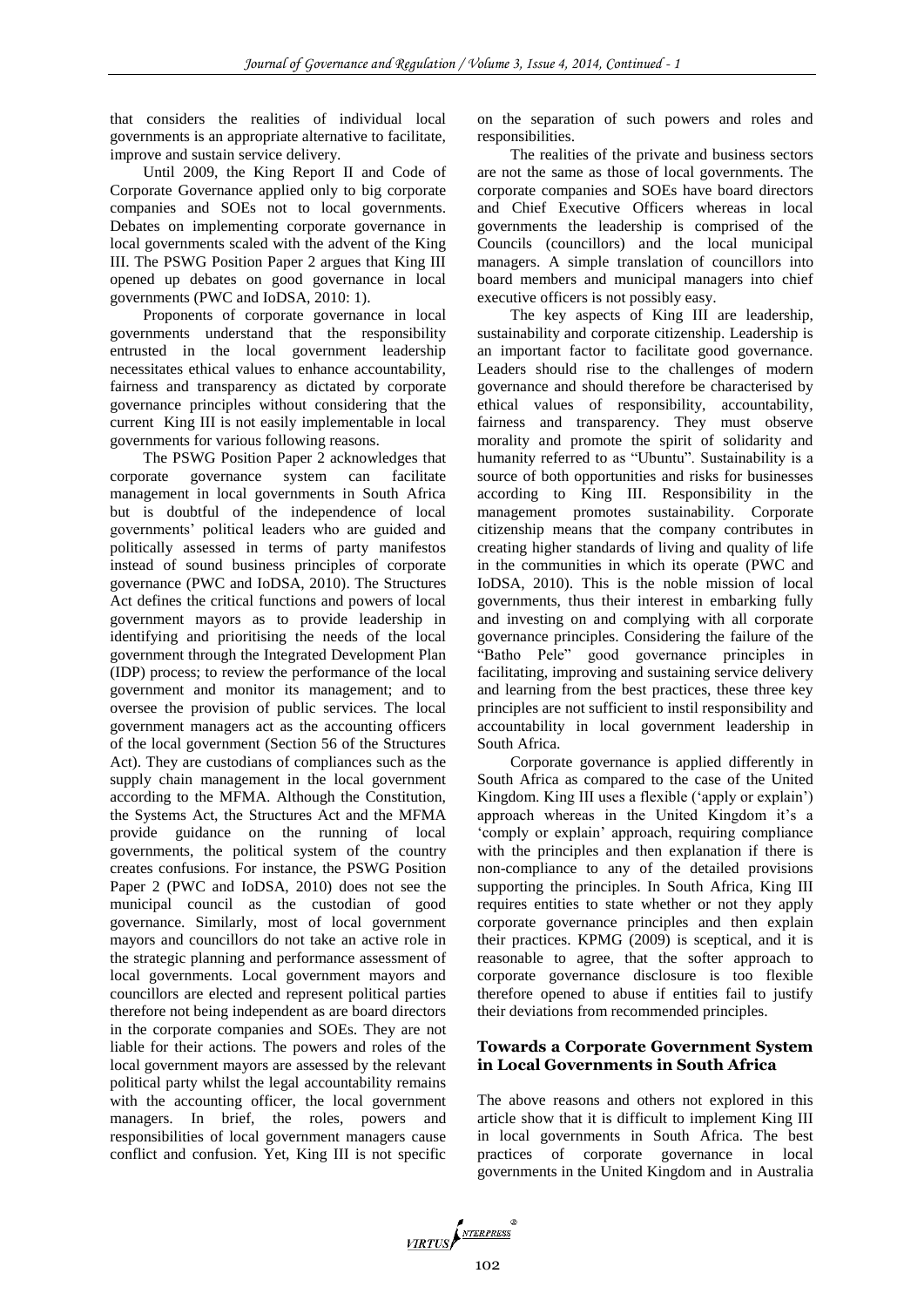inform an appropriate process of designing corporate municipal governance for local governments or corporate municipal (local) governance in South Africa. To design a good corporate governance system that facilitates, promotes and sustains service delivery in local governments in South Africa, the following key recommendations from the best practices are indispensable.

Firstly, it is impossible to have a unique and uniform corporate governance system that is suitable for all municipalities in South Africa. The three best practices of the United Kingdom are similar but not identical, yet facilitate corporate in those specific local governments. All the principles used are from the Cadbury Report, only their applications differ. In South Africa, the Ministry of Cooperative Governance and Traditional Affairs formerly known as Ministry of Local and Provincial Government can therefore provide expertise and facilitate the development of corporate governance frameworks applicable to each local government.

Secondly, corporate governance must be compulsory for all local governments to facilitate, improve and sustain service delivery following the chaos in recent years in South Africa. The United Kingdom's 'comply or explain' principle, requiring compliance with the principles and then explanation if there is non-compliance to any of the detailed provisions supporting the principle seems appropriate in South Africa. Currently King III requires entities to state whether or not they apply corporate governance principles and then explain their practices. KPMG (2009) is sceptical, and it is reasonable to agree, that the softer approach to corporate governance disclosure is too flexible therefore opened to abuse if entities fail to justify their deviations from suggested principles.

Thirdly, the three fundamental principles of the King III are important but not sufficient. The principles from the Cadbury Report (openness, integrity and accountability), the seven principles of public life recommended by the Committee on Standards in Public Life or the Nolan Committee of 1995 (selflessness, integrity, objectivity, accountability, openness, honesty and leadership) and the three general principles (mostly applicable to politicians) recommended by the Relevant Authority Order of 2001 in the UK (respect for others; duty to uphold the law and stewardship) are essential and appropriate to guide a successful corporate governance for local governments in South Africa.

Llyod (2007: 5) writing on behalf of the United Kingdom Society of Local Authority Chief Executives and Senior Managers (SOLACE) and the United Kingdom Charted Institute of Public Finance and Accountancy (CIPFA), argue that the Cadbury Report defined the three principles of corporate governance in the context of the private sector, and, more specifically, of public companies, but they are as relevant to public service bodies especially local

governments as they are to private sector entities. Openness is required to ensure all interested parties are confident in the organisation itself. Being opened in the disclosure of information leads to effective and timely action and lends itself to necessary scrutiny. The integrity of reports depends on the integrity of those who prepare and present them which, in turn, is a reflection of the professional standards within the organisation. Accountability is the process whereby individuals are responsible for their actions. It is achieved by all parties having a clear understanding of the responsibilities, and having clearly defined roles.

The seven principles of public life include those of the Cadbury Report. They are clearly explained by Llyod (2007: 6) as follows. Selflessness means that public officers should take decisions solely in terms of the public interest not personal financial gain or other material benefits. Integrity implies that public officers should not place themselves under any financial or other obligation to outside individuals or organisations that might influence them in the performance of their official duties. Objectivity means that public officers should make choices on merit in carrying out public business, including making public appointments, awarding contracts, or recommending individuals for rewards and benefits. Accountability means that public officers are accountable for their decisions and actions to the public and must submit themselves to whatever scrutiny is appropriate to their office. Openness means that public officers should be as open as possible and give reasons for their decisions and actions. They should restrict information only when the wider public interest clearly demands. Honesty means that public officers should declare any private interests relating to their duties and take steps to resolve conflicts arising to protect the public interest. Leadership means that public officers should promote and support these principles by leadership and example.

Considering the three general principles from the Relevant Authority Order of 2001 in UK as applicable to politicians is necessary. For Llyod (2007: 7), these principles apply to the elected members of local governments to guide their conduct and behaviour. Respect of others means that elected members should treat people with respect, promote equality and avoid unlawful discrimination based on age, gender, sex and disability. Duty to uphold the law means that elected members should act, on all occasions in accordance with the trust from the public. Stewardship means that elected members should use resources prudently according to the law.

Corporate governance has been possible and successful in local governments through the implementation of the three fundamental principles by the Cadbury Report, the seven principles of public life by the Nolan Report (which include the fundamental principles) and the three additional

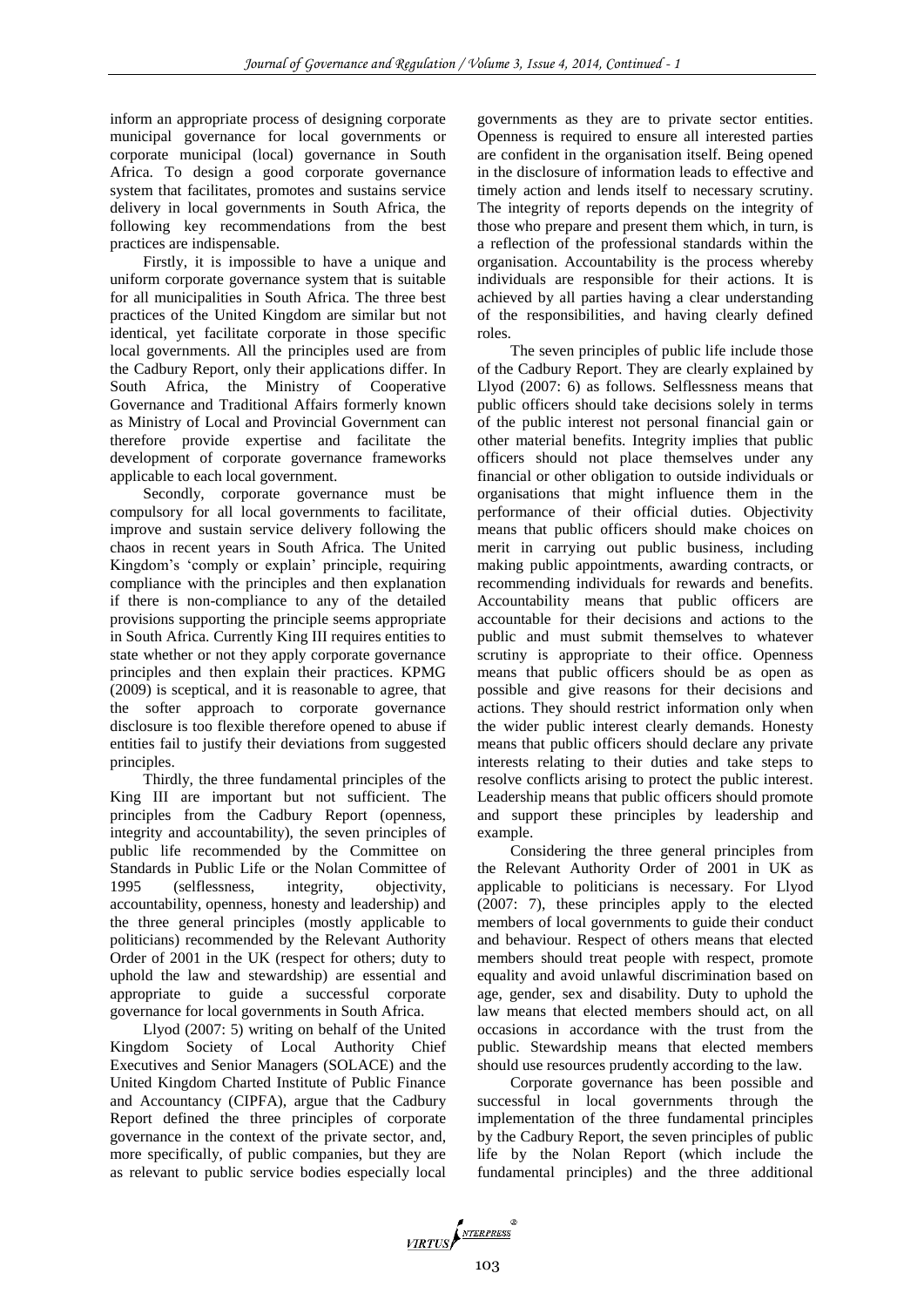general principles by the Relevant Authority Order. The combined ten principles of corporate governance are therefore selflessness, integrity, objectivity, accountability, openness, honesty and leadership, respect for others, duty to uphold the law and stewardship.

Fourthly, the process of designing and implementing a successful corporate governance system for local governments can be eased by three important elements: a code of corporate municipal governance; a corporate municipal governance framework and a consideration of key prerequisites or catalysts of corporate municipal governance.

# **Code of Corporate Governance for the Local Government**

A code of corporate governance is a set of principles that govern the application of corporate governance in a particular organisation, the local government in the case of this article. The code of corporate governance for a local government consists of selecting and defining principles and setting out how the local government will comply with and adhere to the requirements of such principles.

Selflessness, integrity, objectivity, accountability, openness, honesty and leadership, respect for others, duty to uphold the law and stewardship are the ten principles of public life that guide corporate governance according to Llyod (2007: 7). These principles originate from the Cadbury Report in the United Kingdom, the model and reference to corporate governance. Using the same principles can facilitate corporate governance in South African local governments.

# **Corporate Governance Framework for Local Government**

A corporate governance framework is a document that provides a broad description of the elements of corporate governance and the process and guidelines that will provide assurance that the organisation operates effectively and efficiently in fulfilling its vision according to the City of Prospect (2011: 3). The City of Prospect (2011: 2) argues that corporate governance applicable to local governments is generally more complex than in the private sector. The objectives of local governments are broad with impact on communities whereas private organisations are interested in maximising profits. The different components of appropriate corporate governance system can include the following:

a) Definition and statement of the corporate municipal governance

Although a national description of corporate governance is necessary, a detailed definition and explanation by specific local governments will determines its application in that local government. The City of Prospect (2011: 4) defines corporate

governance as the framework established by Council to provide the Prospect community, ratepayers and other stakeholders with confidence the organisation is fulfilling its stewardship of the City with due diligence; ethically, transparently and accountably. This definition interprets the definition of corporate governance of the Australian government into the local government set-up.

b) The purpose of corporate municipal governance

In general, corporate municipal governance framework clarifies the roles and responsibilities of both the Council and the municipal manager in meeting their governance responsibilities and guides their actions in achieving the vision of a particular local government.

c) The roles functions and composition of the Council and the municipal manager

Clarifying the roles and functions of the Council and the municipal manager is important. In South Africa, these roles are contained in Section 56 of the Structures Act. They need to be explained in details in order to clear possible conflicts between the two structures. The composition of the council must also be clearly defined with emphasis on the committees and reporting structures.

d) Relationship between Council and the municipal manager

The distinctions between the responsibility of the Council and that of the municipal manager must be emphasised. The Council is responsible of the formulation of policies, strategies and vision whereas the municipal manager is responsible and accountable for the implementation of the Council's strategies, plans and policies. The areas of collaborations need to be ironed out to avoid confusions and conflicts.

e) Corporate Municipal Governance Principles

It is important for each local government to select, define and explain the corporate governance principles it intends to implement. The Oxfordshire County Council for instance prioritised the following six principles to facilitate its corporate municipal governance.

- Focussing on the purpose of the authority and on outcomes for the community. This principle covers the creation and implementation of a common and clear vision for the County Council.
- Councillors and officers working together. This principle clarifies and defines the functions and roles of councillors and municipal manager and states their commitment to working together to achieve a common purpose and vision of the County Council.
- Promoting the values for the authority and demonstrating the values of good governance through upholding high standards of conduct and behaviour.

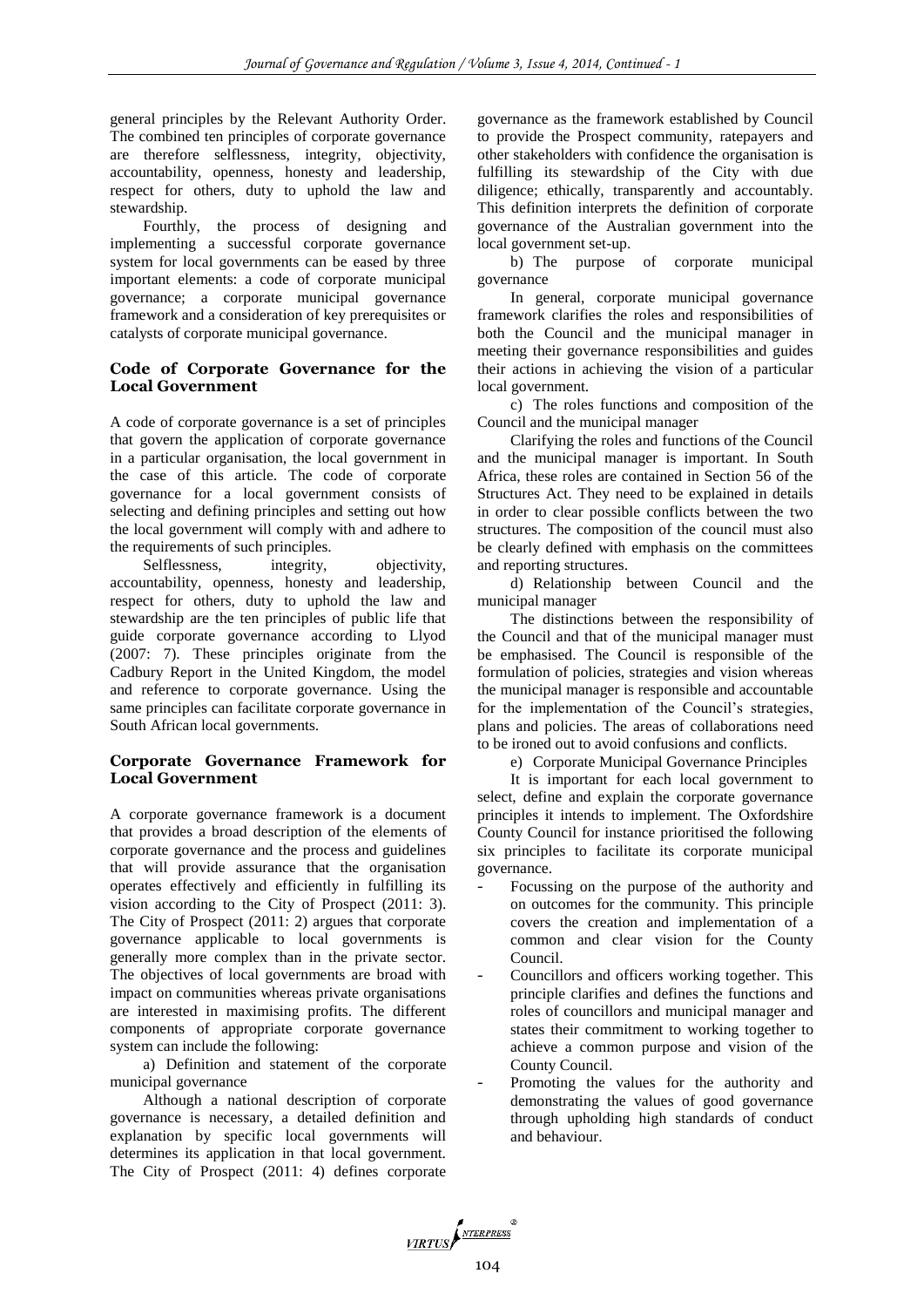- Taking informed and transparent decisions subject to effective scrutiny and risk management.
- Developing the capacity and capability of councillors and public officers. This principle promotes the effectiveness of councillors and public servants by developing their capacity and capability.
- Engaging with local people and other stakeholders to ensure robust public accountability.

The experience of the Oxfordshire County Council can better inform South African local governments in the prioritisation of the principles to be considered according to their needs and available means. Other principles can be added during the improvement of the initial good governance system of a local government. The selected principles need to be clearly defined. In Oxfordshire County Council for instance, each principle is defined according to its requirements, the commitment of the County Council and the evidence that the Council complies with the fixed requirements.

f) Key documents, policies and legislation supporting the corporate municipal governance

The corporate municipal governance framework results from different documents, legislation and policies. Such documents, legislation and policies must be recorded and used as reference in support of the process of corporate municipal governance. Strategic Plans, Annual Business Plans, Integrated Development Plans, By-laws, Municipal Structures Act, Municipal Systems Act, King III, Municipal Finance Management Act and the Constitution are amongst the documents, policies and legislation important to conserve and refer to.

## **Prerequisites for success of Corporate Governance in Local Governments**

The success of corporate municipal governance depends on some prerequisites or catalysts responding to the situation of each local government. Most of the preconditions are the capacity and capability in terms of skills, competence and expertise in the management of the local government; the autonomy of the local government to function without the interference of the provincial and/or national government; the coordination among different departments or sections of the local government and between them and the community, the civil society, the private and business sectors; the collaboration and networking with all existing entities within and outside the local government and the availability of sufficient funding for service delivery in the particular local government. The decisionmaking mechanisms (laws and policies; and structures such as ICT strategy) are also very important to facilitate corporate governance in local governments.

# **Conclusion**

The PSWG Position Paper 2 estimates that governance in South African local governments has so far not been as effective as envisaged by legislation (PWC and IoDSA, 2010). The numerous public service protests confirm such assertion. The enthusiasm of the working group to suggest that awareness and advantages of good governance in municipal Council should be promoted in line with the principles of King III is limited by the fact that King III applies a "one size fits all" approach and therefore not easily feasible in local governments. The three key principles of King III are not sufficient to instil good governance habit into local government politicians and public servants. Considering the combination of the ten standard principles of good governance from the best practices can therefore facilitate the task. It is obvious that, crafted to serve corporate companies and SOEs, the practical implementation of King III are beyond the reach of local governments which have dismally failed to implement the "Batho Pele" good governance principles. As attempts to instil governance principles in local governments are often met with resistance from politicians, corporate governance can remedy the relationship between the administrative and political leaderships in local governments since it is more concerned about responsibility and accountability. For Barac ([Sa]), the essence of accountability is an obligation to present an account of and to answer for the execution of responsibilities, to those who entrusted those responsibilities to the public servants and politicians. Barac ([Sa]) believes that, in the traditional public administration model public servants implement and execute government policies determined by the political authorities within the framework of the law. He justifies corporate governance as a priority of recent public sector reforms to promote accountability in the management of the public sector. The roles and responsibilities of politicians and those of municipal managers should be clarified in a corporate government code and framework for each local government.

The change of legislation and corporate governance guidelines to accommodate the uniqueness of local governments as proposed in the PSWG Position Paper 2 is therefore urgent if corporate governance has to be a successful reality in local governments. Corporate governance in local governments should therefore be compulsory to ensure compliance and to remedy the current service delivery crisis fuelled by the interference of politicians in many instances. The process in designing corporate municipal governance should take in consideration the reality of each local government. Each local government should therefore adapt the national corporate municipal governance system to its realities. For this reason a code and framework for corporate municipal governance must